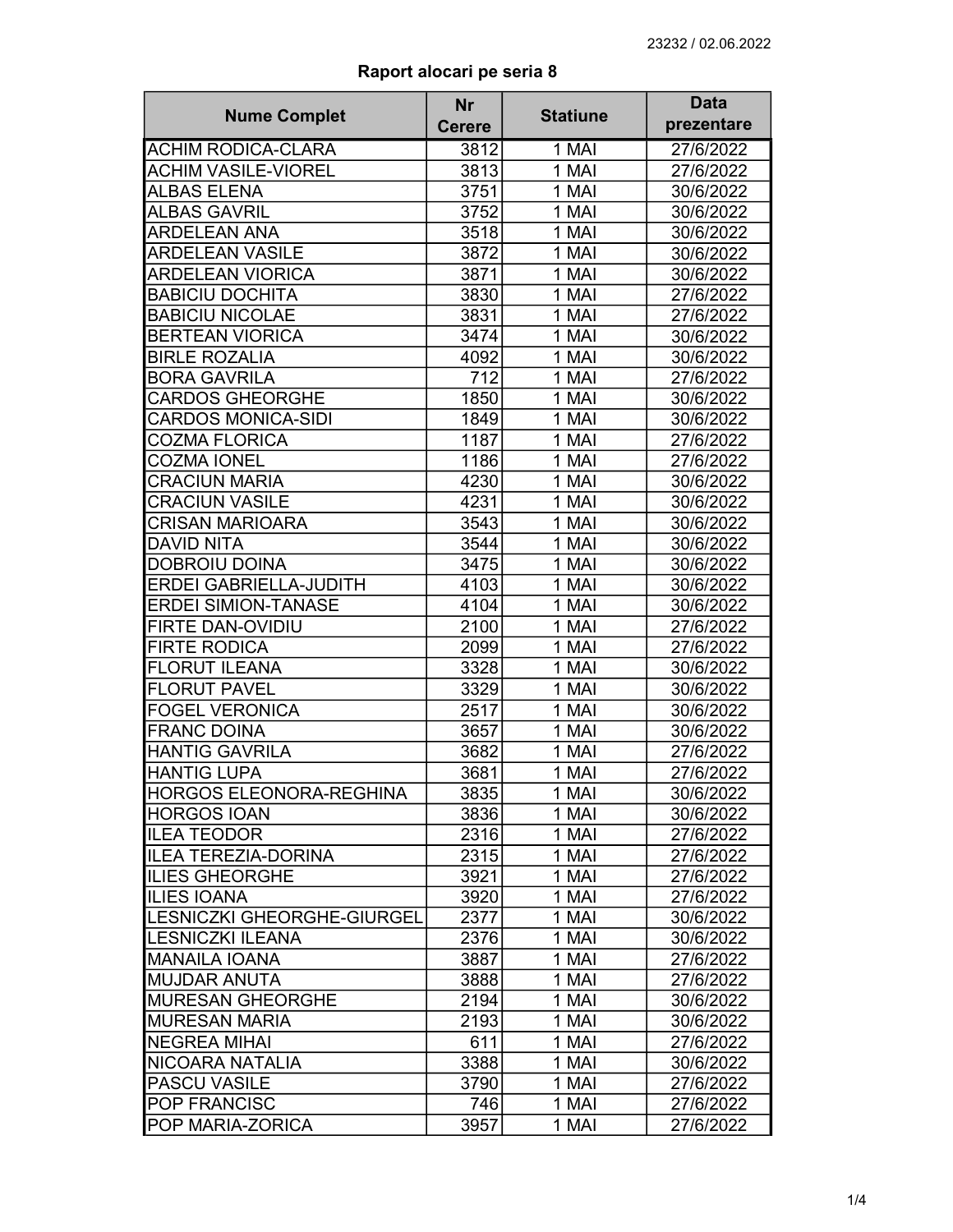|                               | <b>Nr</b>      |                    | <b>Data</b> |
|-------------------------------|----------------|--------------------|-------------|
| <b>Nume Complet</b>           | <b>Cerere</b>  | <b>Statiune</b>    | prezentare  |
| <b>POP MARIE</b>              | 3545           | 1 MAI              | 30/6/2022   |
| RACOLTA FLOARE                | 3540           | 1 MAI              | 30/6/2022   |
| <b>RUS ANA-SILVIA</b>         | 4077           | 1 MAI              | 27/6/2022   |
| <b>RUS AUGUSTIN</b>           | 3766           | 1 MAI              | 27/6/2022   |
| <b>RUS LIDIA</b>              | 3765           | 1 MAI              | 27/6/2022   |
| <b>RUS VASILE</b>             | 4078           | 1 MAI              | 27/6/2022   |
| <b>SAS MIRCEA-GRIGORE</b>     | 44             | 1 MAI              | 30/6/2022   |
| <b>SILAGHI SILVIA</b>         | 43             | 1 MAI              | 30/6/2022   |
| <b>TIRLEAC ILISCA</b>         | 711            | 1 MAI              | 27/6/2022   |
| <b>UDRESCU ANISOARA</b>       | 3703           | 1 MAI              | 30/6/2022   |
| <b>UDRESCU IOAN-NICOLAE</b>   | 3704           | 1 MAI              | 30/6/2022   |
| <b>VLASAN NICOLETA-AURICA</b> | 4120           | 1 MAI              | 30/6/2022   |
| <b>ZAN ANA</b>                | 3658           | 1 MAI              | 30/6/2022   |
| ZASZTULKA DANILA              | 2518           | 1 MAI              | 30/6/2022   |
| <b>DALE ANA</b>               | 3696           | <b>BIZUSA</b>      | 27/6/2022   |
| <b>GROZA MARIA</b>            | 4239           | <b>BIZUSA</b>      | 27/6/2022   |
| <b>MARCHIS MONICA</b>         | 3697           | <b>BIZUSA</b>      | 27/6/2022   |
| <b>MOLNAR CORNELIA</b>        | 3782           | <b>BIZUSA</b>      | 27/6/2022   |
| <b>ONANIE MARGARETA</b>       | 689            | <b>BIZUSA</b>      | 27/6/2022   |
| <b>BUDAI MARICUTA</b>         | 3115           | <b>BUZIAS</b>      | 29/6/2022   |
| <b>BUSTA GHEORGHE</b>         | 1685           | <b>BUZIAS</b>      | 29/6/2022   |
| <b>BUSTA IRINA</b>            | 1684           | <b>BUZIAS</b>      | 29/6/2022   |
| <b>DRAGAN HERMINA</b>         | 3983           | <b>BUZIAS</b>      | 29/6/2022   |
| <b>DUNCA MARIA</b>            | 1189           | <b>BUZIAS</b>      | 29/6/2022   |
| <b>DUNCA VASILE</b>           | 1188           | <b>BUZIAS</b>      | 29/6/2022   |
| <b>ILUT LUCIA</b>             | 4135           | <b>BUZIAS</b>      | 29/6/2022   |
| <b>MALIAR NICOLAE</b>         | 3118           | <b>BUZIAS</b>      | 29/6/2022   |
| <b>MESCO VASILE</b>           | 627            | <b>BUZIAS</b>      | 28/6/2022   |
| <b>NEDELEA MARIA</b>          | 3857           | <b>BUZIAS</b>      | 29/6/2022   |
| RACOLTA ANA                   | 3688           | <b>BUZIAS</b>      | 29/6/2022   |
| <b>RUS FLOARE</b>             | 4136           | <b>BUZIAS</b>      | 29/6/2022   |
| <b>SIMON ILEANA</b>           | 4116           | <b>BUZIAS</b>      | 28/6/2022   |
| <b>VERDES IULIANA</b>         | 3689           | <b>BUZIAS</b>      | 29/6/2022   |
| <b>BORA GAVRILA</b>           | 735            | <b>CACIULATA</b>   | 27/6/2022   |
| <b>BUZURA IULIANA</b>         | 3              | <b>CACIULATA</b>   | 27/6/2022   |
| PANCEC VASELENA               | 4218           | <b>CACIULATA</b>   | 27/6/2022   |
| <b>SALCA MARIA</b>            | 4              | <b>CACIULATA</b>   | 27/6/2022   |
| STENCZEL EUGEN-FRANCISC       | 5              | <b>CALIMANESTI</b> | 27/6/2022   |
| <b>STENCZEL ZORICA</b>        | $\overline{2}$ | <b>CALIMANESTI</b> | 27/6/2022   |
| <b>BRAD IULIU</b>             | 3931           | <b>COVASNA</b>     | 28/6/2022   |
| <b>DONCA IOAN-DOREL</b>       | 4156           | <b>COVASNA</b>     | 28/6/2022   |
| <b>IEUDI MARIA</b>            | 3917           | <b>COVASNA</b>     | 27/6/2022   |
| <b>MIHALESCU EUJEN</b>        | 4091           | <b>COVASNA</b>     | 28/6/2022   |
| <b>MURESAN TEODOR</b>         | 3990           | <b>COVASNA</b>     | 29/6/2022   |
| POP IOAN-TEOFIL               | 1603           | <b>COVASNA</b>     | 27/6/2022   |
| POP RODICA                    | 1602           | <b>COVASNA</b>     | 27/6/2022   |
| RACHOVAN IOANA                | 3806           | <b>COVASNA</b>     | 27/6/2022   |
| RACHOVAN LUDOVIC              | 4235           | <b>COVASNA</b>     | 27/6/2022   |
| <b>TALOS LAURA</b>            | 3988           | <b>COVASNA</b>     | 27/6/2022   |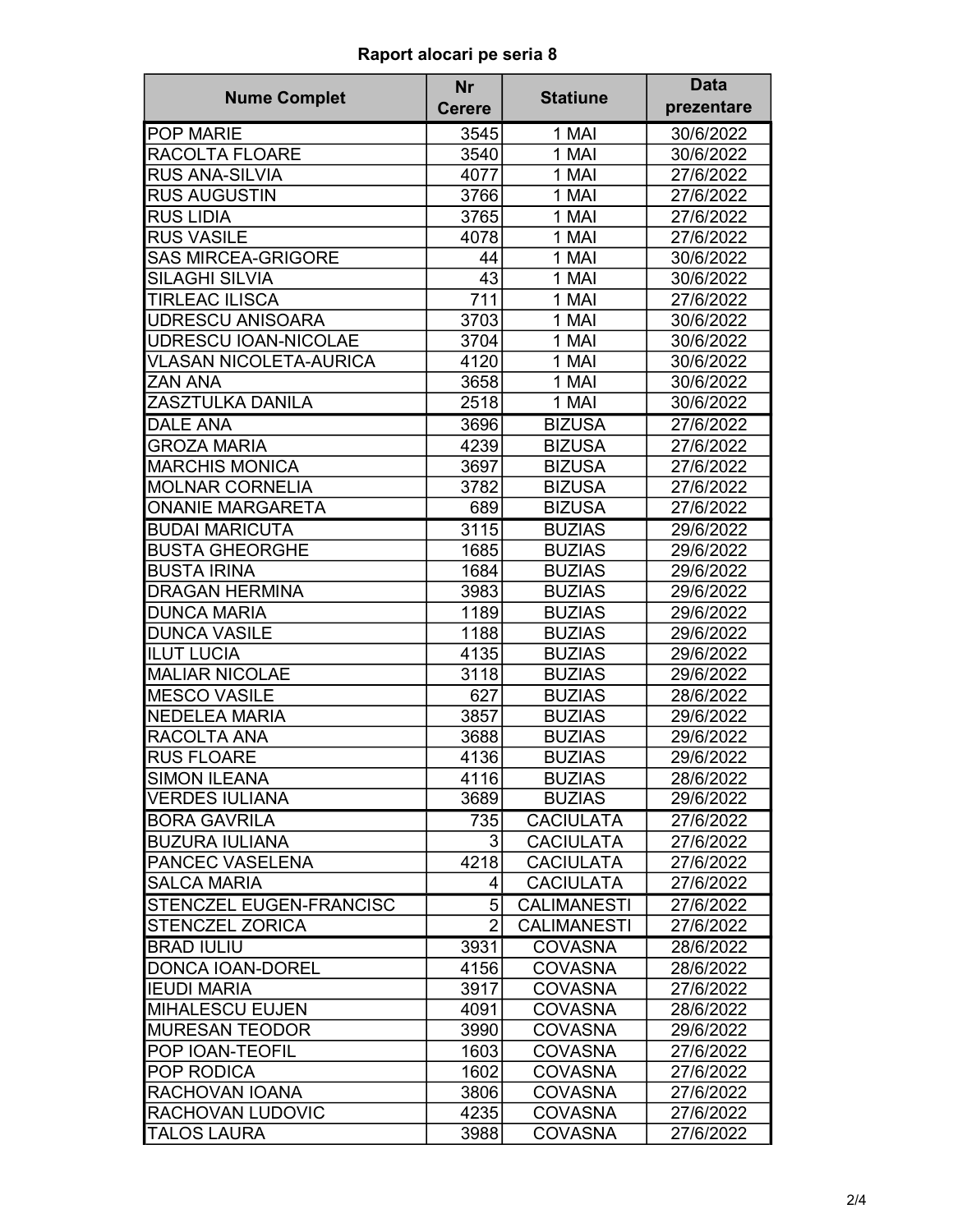| <b>Nume Complet</b>           | <b>Nr</b>     | <b>Statiune</b>    | <b>Data</b> |
|-------------------------------|---------------|--------------------|-------------|
|                               | <b>Cerere</b> |                    | prezentare  |
| <b>TUSNEA ANA</b>             | 3989          | <b>COVASNA</b>     | 29/6/2022   |
| <b>FILIP ZACHEI</b>           | 1522          | <b>EFORIE NORD</b> | 27/6/2022   |
| <b>GRAD GHEORGHE</b>          | 2053          | <b>EFORIE NORD</b> | 27/6/2022   |
| <b>KATONA RADU</b>            | 3166          | <b>EFORIE NORD</b> | 29/6/2022   |
| <b>MESZAROS ANTAL</b>         | 3895          | <b>EFORIE NORD</b> | 28/6/2022   |
| MESZAROS DOINA-PARASCHIVA     | 3894          | <b>EFORIE NORD</b> | 28/6/2022   |
| <b>MOGOSAN OLIMPIA</b>        | 3167          | <b>EFORIE NORD</b> | 29/6/2022   |
| <b>MURESAN CRISTINA</b>       | 1509          | <b>EFORIE NORD</b> | 27/6/2022   |
| SOMKEREKI ALEXANDRU           | 3291          | <b>EFORIE NORD</b> | 27/6/2022   |
| SOMKEREKI MARIA-DELIA         | 3290          | <b>EFORIE NORD</b> | 27/6/2022   |
| <b>STETCO GHEORGHE</b>        | 13            | <b>EFORIE NORD</b> | 28/6/2022   |
| <b>STETCO SANELIA</b>         | 12            | <b>EFORIE NORD</b> | 28/6/2022   |
| <b>TEMLE MARITA</b>           | 2918          | <b>EFORIE SUD</b>  | 27/6/2022   |
| <b>TOMESCU ZORICA</b>         | 2919          | <b>EFORIE SUD</b>  | 27/6/2022   |
| <b>ARDELEAN AURELIA</b>       | 3881          | <b>FELIX</b>       | 29/6/2022   |
| <b>ARDELEAN IOAN</b>          | 3882          | <b>FELIX</b>       | 29/6/2022   |
| <b>BANU ARGENTINA</b>         | 2675          | <b>FELIX</b>       | 27/6/2022   |
| <b>CHIRIAC NICOLAE</b>        | 2244          | <b>FELIX</b>       | 29/6/2022   |
| <b>ENGELMANN MARIA</b>        | 3864          | <b>FELIX</b>       | 28/6/2022   |
| <b>HERBIL CORNELIA</b>        | 2008          | <b>FELIX</b>       | 28/6/2022   |
| <b>LES MARIA</b>              | 2243          | <b>FELIX</b>       | 29/6/2022   |
| NEGREA ALEXANDRU              | 1710          | <b>FELIX</b>       | 28/6/2022   |
| <b>NEGREA IOANA</b>           | 1709          | <b>FELIX</b>       | 28/6/2022   |
| <b>TAUT VASILE</b>            | 4280          | <b>FELIX</b>       | 27/6/2022   |
| <b>VISOVAN SULTANICA</b>      | 3440          | <b>FELIX</b>       | 29/6/2022   |
| <b>CHINDRIS ANUTA</b>         | 3868          | <b>GEOAGIU</b>     | 27/6/2022   |
| <b>CHINDRIS TOADER</b>        | 3867          | <b>GEOAGIU</b>     | 27/6/2022   |
| <b>LACATUS NICULAI-ANDREI</b> | 1393          | <b>GEOAGIU</b>     | 27/6/2022   |
| <b>LACATUS VIORICA-TANIA</b>  | 1392          | <b>GEOAGIU</b>     | 27/6/2022   |
| <b>POP MARICUTA</b>           | 709           | <b>GEOAGIU</b>     | 29/6/2022   |
| <b>POP VIOREL</b>             | 710           | <b>GEOAGIU</b>     | 29/6/2022   |
| <b>STOIANOVICI GENICA</b>     | 1136          | <b>GEOAGIU</b>     | 30/6/2022   |
| <b>STOIANOVICI GHIORGHE</b>   | 1137          | <b>GEOAGIU</b>     | 30/6/2022   |
| <b>VISOVAN LIVIA</b>          | 4145          | <b>GEOAGIU</b>     | 27/6/2022   |
| <b>LEVAY ATTILA</b>           | 1931          | <b>GOVORA</b>      | 27/6/2022   |
| <b>LEVAY AURELIA</b>          | 1930          | <b>GOVORA</b>      | 27/6/2022   |
| <b>ARDELEAN GHEORGHITA</b>    | 590           | <b>HERCULANE</b>   | 27/6/2022   |
| <b>ARDELEAN MARIA</b>         | 589           | <b>HERCULANE</b>   | 27/6/2022   |
| <b>CUTH ANA</b>               | 3784          | <b>HERCULANE</b>   | 29/6/2022   |
| <b>CUTH DUMITRU</b>           | 3783          | <b>HERCULANE</b>   | 29/6/2022   |
| <b>MOGA FLORENCE</b>          | 3849          | <b>HERCULANE</b>   | 27/6/2022   |
| <b>MOGA GEORGE-FLORIAN</b>    | 3850          | <b>HERCULANE</b>   | 27/6/2022   |
| <b>TUCA DOINA</b>             | 443           | <b>HERCULANE</b>   | 30/6/2022   |
| <b>LAZAR MARIA</b>            | 1900          | <b>MANGALIA</b>    | 27/6/2022   |
| <b>TOMSA VIORICA ANA</b>      | 1899          | <b>MANGALIA</b>    | 27/6/2022   |
| <b>DUNCA RAFILA</b>           | 138           | <b>MONEASA</b>     | 28/6/2022   |
| <b>ORHA CORNEL</b>            | 780           | <b>MONEASA</b>     | 29/6/2022   |
| <b>ORHA RODICA</b>            | 779           | <b>MONEASA</b>     | 29/6/2022   |
| POP STEFAN                    | 4042          | <b>MONEASA</b>     | 28/6/2022   |